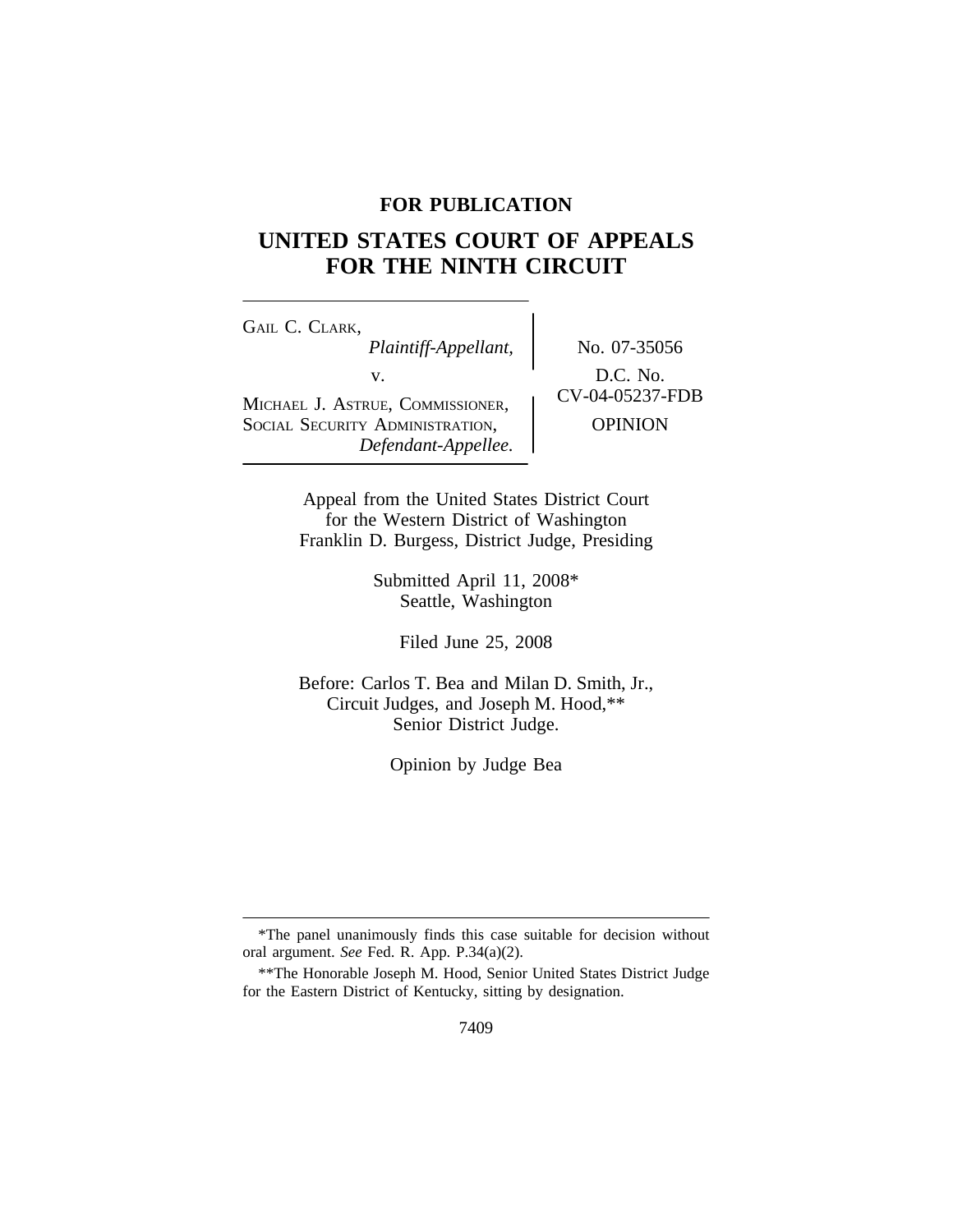### **COUNSEL**

Ralph Wilborn, Ralph Wilborn and Etta L. Wilborn, P.C., West Linn, Oregon; Elie Halpern, Halpern & Oliver, PLLC, Olympia, Washington, for the plaintiff-appellant.

Jeffrey C. Sullivan, United States Attorney; Brian C. Kipnis, Assistant United States Attorney; David Morado, Regional Chief Counsel, David M. Blume, Assistant Regional Counsel, Social Security Administration Office of General Counsel, Seattle, Washington, for the defendant-appellee.

### **OPINION**

BEA, Circuit Judge:

Social Security claimant Gail Clark appeals the district court's order denying, in part, her attorney's request for attorney's fees pursuant to 42 U.S.C. § 406(b). In its decision, the district court concluded § 406(b) limits the combined amount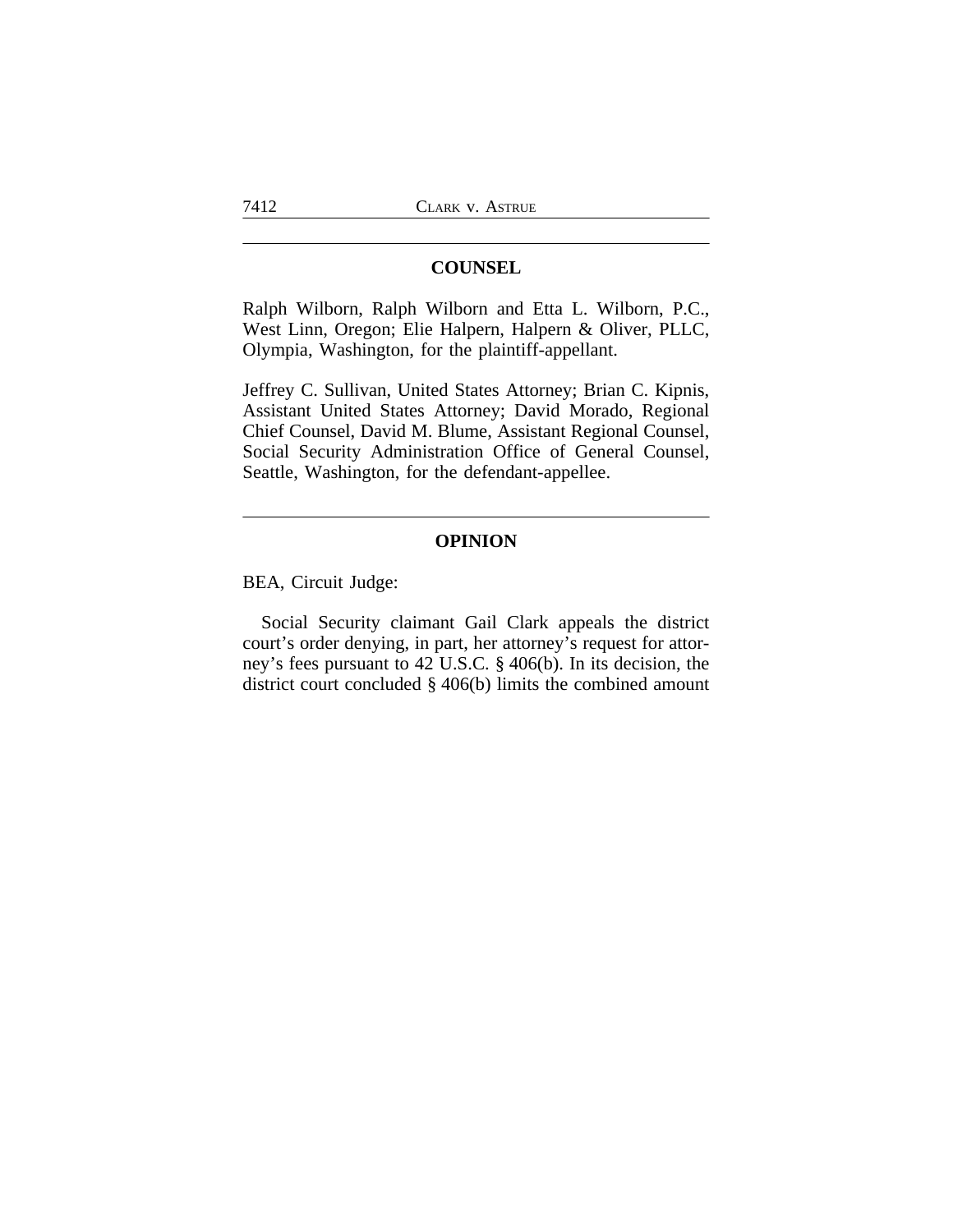CLARK V. ASTRUE 7413

of attorney's fees that can be awarded under both § 406(a) (which governs the award of attorney's fees for representation before the Social Security Administration) and § 406(b) (which governs the award of attorney's fees for representation of Social Security claimants in federal district court) to 25% of the claimant's past-due benefits. Because the plain text of § 406(b) limits only the amount of attorney's fees awarded under § 406(b)—not the combined fees awarded under both § 406(a) and § 406(b)—we reverse the district court's award of attorney's fees and remand for reconsideration in accordance with this opinion.

#### **I. Facts and Procedural History**

On April 20, 1999, Clark filed an application for disability insurance benefits with the Social Security Administration ("the Administration"), pursuant to 42 U.S.C. §§ 401-34, alleging she was disabled due to depression, back weakness, fatigue, aches in her hips and knees, and chronic inflammation. After three hearings before the Administration and two appeals to federal district court, an Administrative Law Judge ("ALJ") issued a decision on March 8, 2006, finding Clark had been disabled since July 15, 1997, and was entitled to disability benefits starting on that date. On May 29, 2006, the Administration issued a Notice of Awards to Clark, informing her that her past-due benefits totaled \$72,068.

Throughout her three hearings before the Administration, Clark was represented by attorney Ann Cook. Pursuant to a written agreement, Clark agreed to pay Ms. Cook the lesser of \$5,300 or twenty-five percent (25%) of past-due disability benefits awarded to Clark. On March 8, 2006, the ALJ in Clark's final administrative hearing approved the agreement, pursuant to 42 U.S.C. § 406(a). On May 9, 2006, the Administration paid \$5,300 to Ms. Cook out of Clark's past-due disability benefits.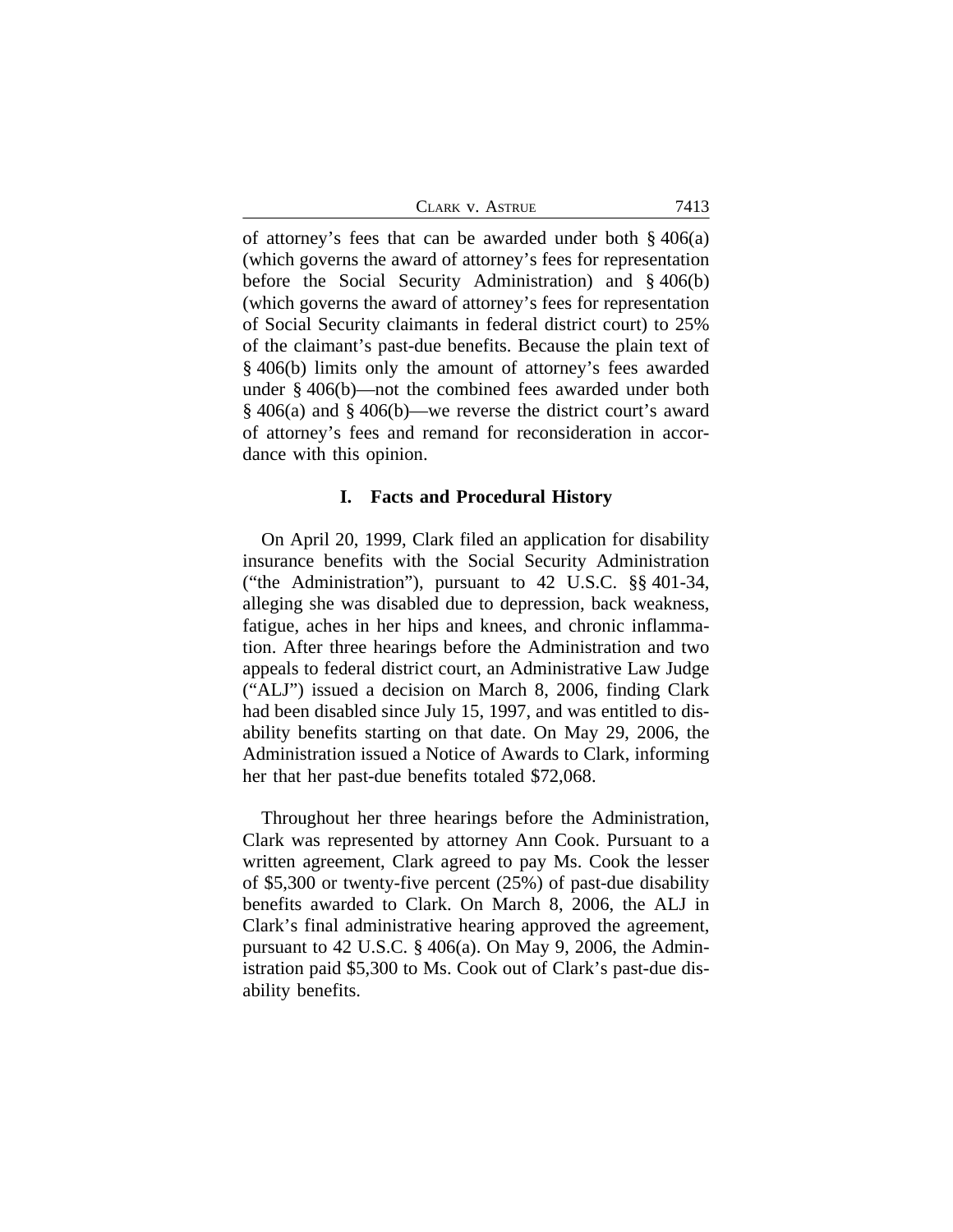#### 7414 CLARK v. ASTRUE

Attorney Elie Halpern represented Clark during her two appeals to federal district court. Pursuant to a written fee agreement, Clark agreed to pay Mr. Halpern a fee equal to twenty-five percent (25%) of past-due benefits awarded to Clark. On November 1, 2006, Mr. Halpern filed a motion in district court seeking approval for the payment of attorney's fees under the fee agreement, as required by 42 U.S.C. § 406(b). The district court granted Mr. Halpern's request only in part. Relying on cases from the Fourth and Fifth Circuits,**<sup>1</sup>** the district court concluded § 406(b) limits the combined amount of attorney's fees awarded under both § 406(a) and § 406(b). Accordingly, the district court deducted \$5,300 the amount previously awarded by the Administration to Ms. Cook under § 406(a) for her representation of Clark in Clark's administrative hearings—from the amount payable to Mr. Halpern. On December 11, 2006, the district court entered a judgment and order awarding Mr. Halpern attorney's fees under § 406(b) in the net amount of \$6,658.32.**<sup>2</sup>** Clark timely appealed.

#### **II. Standard of Review**

We review the amount of attorney's fees awarded by the district court pursuant to 42 U.S.C. § 406(b) for abuse of discretion. *Allen v. Shalala*, 48 F.3d 456, 457 (9th Cir. 1995), *abrogated on other grounds by Gisbrecht v. Barnhart*, 535 U.S. 789 (2002). The district court abuses its discretion if it does not apply the correct legal standard or rests its decision

**<sup>1</sup>***Morris v. Soc. Sec. Admin.*, 689 F.2d 495 (4th Cir. 1982); *Dawson v. Finch*, 425 F.2d 1192 (5th Cir. 1970).

**<sup>2</sup>**The district court arrived at this figure as follows: \$18,017 (25% of Clark's past-due benefits) minus \$5,300 (amount awarded to Ms. Cook under  $\S$  406(a)) minus  $\S$ 6,058.68 (amount previously awarded to Mr. Halpern under the Equal Access to Justice Act ("EAJA"), 28 U.S.C. § 2412, for his representation of Clark in this matter). The district court's \$6,058.68 deduction for the prior EAJA award is not at issue in this appeal.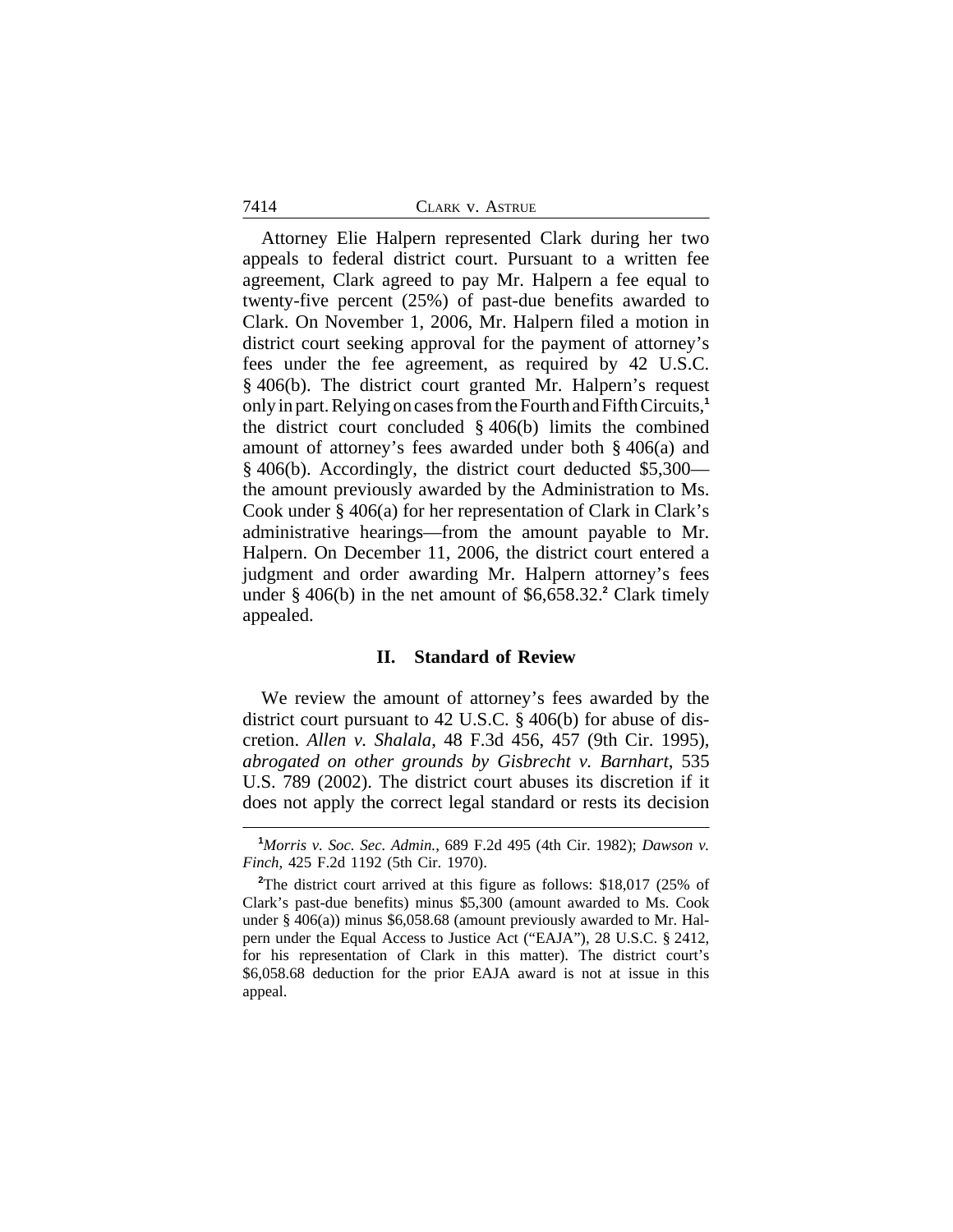on a clearly erroneous finding of fact. *Id.* Interpretation of a statute is a question of law we review de novo. *Id.*

#### **III. Analysis**

#### **A. Statutory Framework**

Title II of the Social Security Act, 42 U.S.C. § 401 *et seq.*, governs the award and collection of fees by attorneys representing claimants seeking old-age, survivor, or disability insurance benefits. 42 U.S.C. § 406(a) governs the award and collection of attorney's fees for the representation of Social Security claimants in proceedings before the Administration. 42 U.S.C. § 406(b) governs the award and collection of fees by attorneys for the representation of claimants in court.

### **1. 42 U.S.C. § 406(a)**

42 U.S.C. § 406(a) provides two methods by which a Social Security claimant's attorney may obtain fees for the representation of the claimant before the Administration: the "fee petition process" and the "fee agreement process."

The "fee petition process" is governed by  $§$  406(a)(1). When the Administration makes a determination favorable to the claimant,  $\S 406(a)(1)$  authorizes the Administration to "fix" . . . a reasonable fee to compensate [the claimant's] attorney for the services performed by him in connection with such claim." 42 U.S.C.  $\S$  406(a)(1). Other than the requirement that fees be "reasonable," neither  $\S 406(a)(1)$  nor the governing regulations limit the amount that can be awarded under the fee petition process. Under 20 C.F.R. § 404.1725(b)(2), the Administration "may authorize a fee even if no benefits are payable."

The "fee agreement process" is governed by  $\S 406(a)(2)$ . Under this process, the attorney and the claimant must enter into a written fee agreement and submit it to the Administra-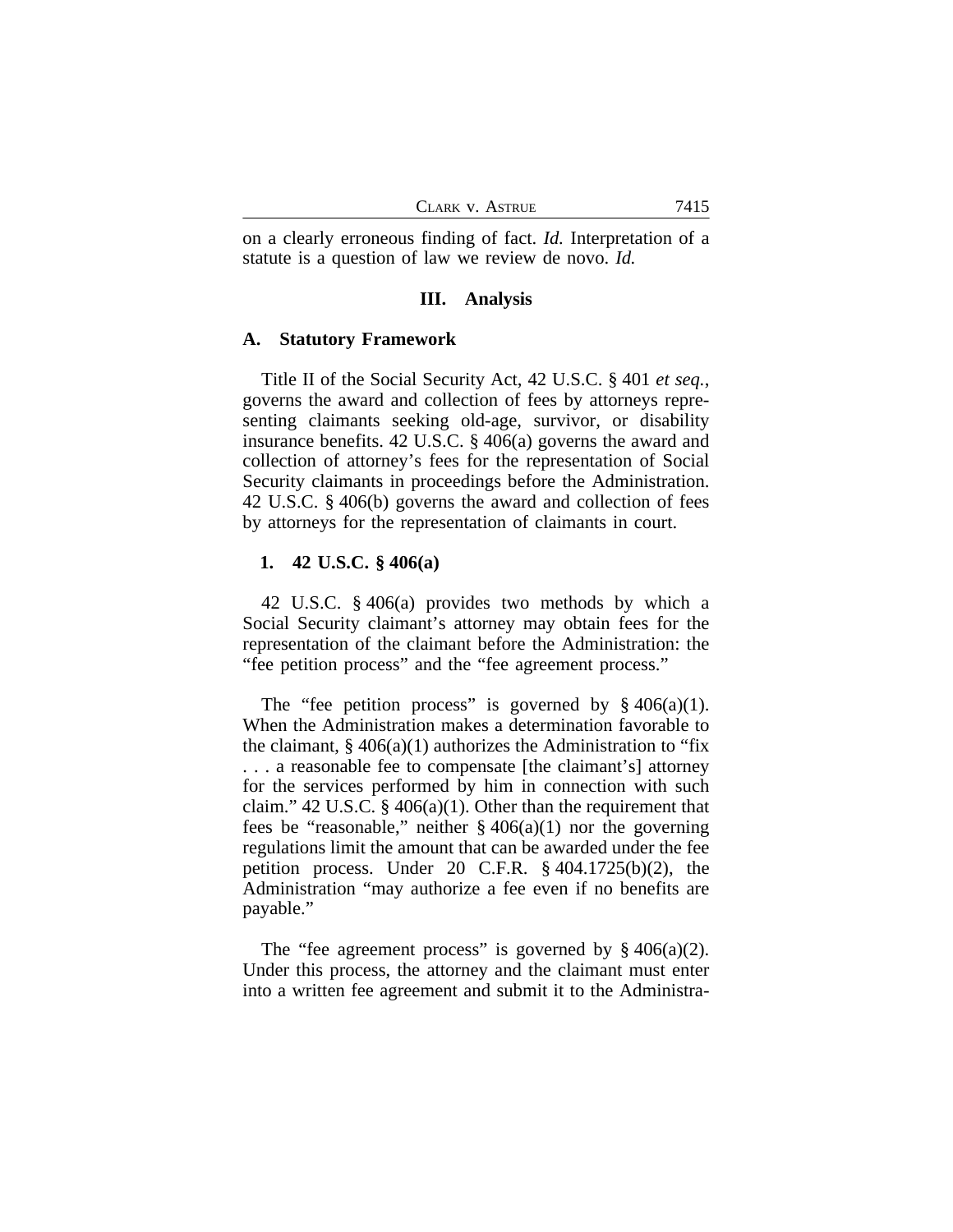tion before the Administration issues a determination of the claimant's benefits. 42 U.S.C.  $\S$  406(a)(2)(A). If the Administration issues a determination favorable to the claimant, the Administration "shall approve" the fee agreement at the time of the determination, provided the fee does not exceed the lesser of 25% of the claimant's past-due benefits or \$5,300.**<sup>3</sup>** *Id*.

Here, Ms. Cook was awarded \$5,300 for her representation of Clark during Clark's administrative hearings, pursuant to the "fee agreement process" outlined in  $\S$  406(a)(2).

#### **2. 42 U.S.C. § 406(b)**

42 U.S.C. § 406(b) governs the fees an attorney may charge a Social Security claimant for representation in court:

Whenever a court renders a judgment favorable to a claimant under this subchapter who was represented before the court by an attorney, the court may determine and allow as part of its judgment a reasonable fee for such representation, not in excess of 25 percent of the total of the past-due benefits to which the claimant is entitled by reason of such judgment. . . .

42 U.S.C. § 406(b)(1)(A).

## **B. Circuit Split**

The issue presented here is one of first impression in the Ninth Circuit: Does 42 U.S.C. § 406(b) limit only the attorney's fees awarded under § 406(b) for representation before the court to 25% of the claimant's past-due benefits, or does

**<sup>3</sup>**Pursuant to 42 U.S.C. § 406(a)(2)(A)(iii), the Commissioner of the Social Security Administration increased the original \$4,000 statutory limit to \$5,300, effective February 1, 2002. *See* Maximum Dollar Limit in the Fee Agreement Process, 67 Fed. Reg. 2477 (Jan. 17, 2002).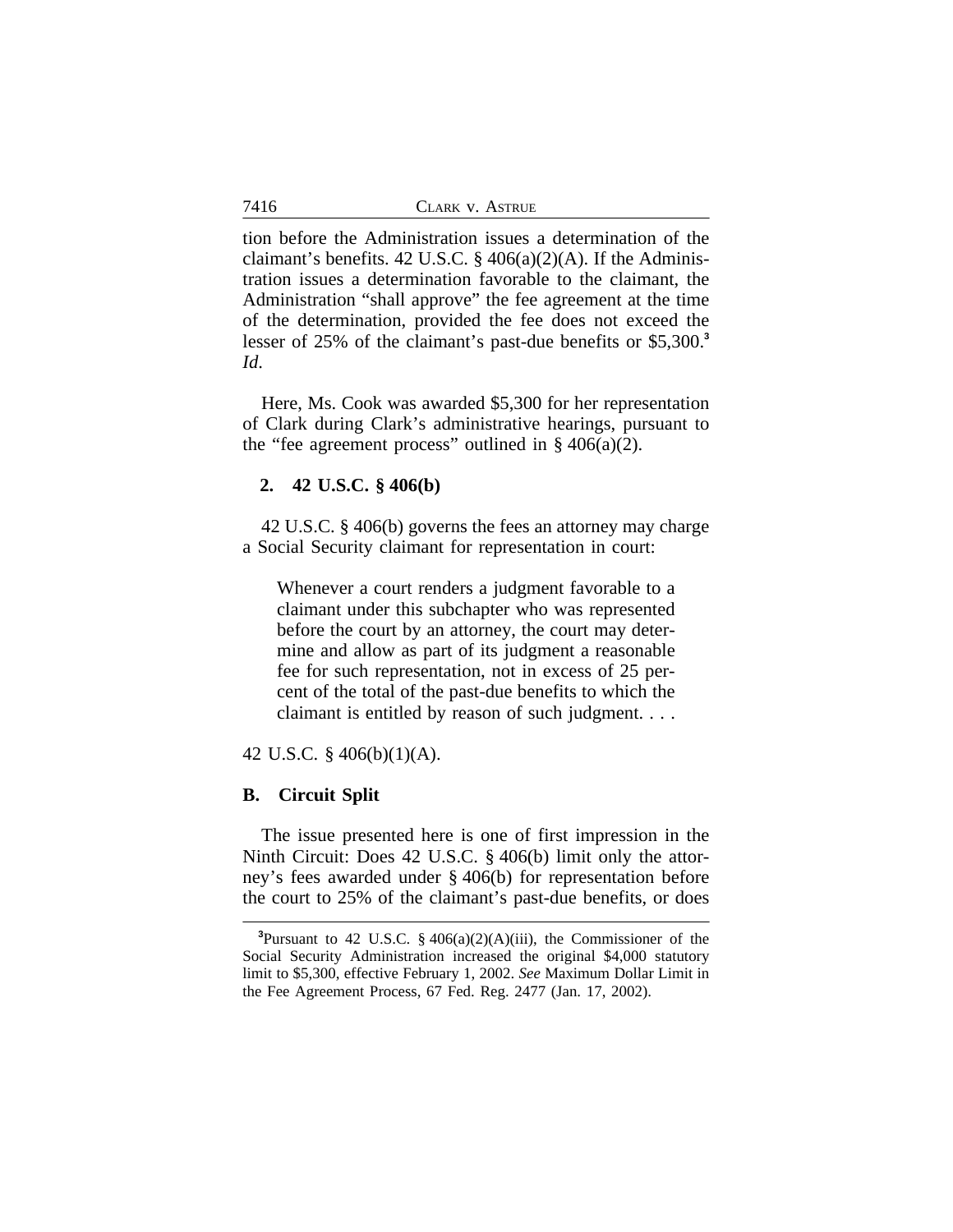| CLARK V. ASTRUE | 7417 |
|-----------------|------|
|-----------------|------|

§ 406(b) limit the combined total of attorney's fees awarded under both § 406(a) *and* § 406(b) to 25% of past-due benefits? Other circuits that have addressed this issue have reached different results. Based on the plain text of the statute, the Sixth and Tenth Circuits have held § 406(b)'s cap on attorney's fees applies only to fees awarded under § 406(b), and does not limit the combined fees awarded under both § 406(a) and § 406(b). *Wrenn ex rel. Wrenn v. Astrue,* 525 F.3d 931, 936 (10th Cir. 2008); *Horenstein v. Sec'y of Health & Human Servs.*, 35 F.3d 261, 262 (6th Cir. 1994) (en banc), *overruling Webb v. Richardson*, 472 F.2d 529 (6th Cir. 1972). Based primarily on legislative history, however, the Fourth and Fifth Circuits have held § 406(b) limits the combined attorney's fees awarded under both § 406(a) and § 406(b) to 25% of the claimant's past-due benefits. *Morris v. Social Sec. Admin.*, 689 F.2d 495, 497-98 (4th Cir. 1982); *Dawson v. Finch*, 425 F.2d 1192, 1195 (5th Cir. 1970).

Because the plain text of § 406(b) limits only the award of attorney's fees for representation of a Social Security claimant before the district court, we follow the Sixth and Tenth Circuits, and hold the district court erred in concluding § 406(b) limits the total amount of attorney's fees awarded under both  $§$  406(a) and  $§$  406(b).

### **C. The Statutory Text**

Section 406(a) grants the Social Security Administration exclusive jurisdiction to award attorney's fees for representation of a Social Security claimant in proceedings before the Administration. Similarly, § 406(b) grants federal courts exclusive jurisdiction to award attorney's fees for representation of the claimant in court. *See MacDonald v. Weinberger*, 512 F.2d 144, 146 (9th Cir. 1975).**<sup>4</sup>**

**<sup>4</sup>** "Under 42 U.S.C. § 406(b)(1), a District Court may award a reasonable fee to an attorney for representing a Social Security claimant before the court. The court has no authority to award an attorney's fee for representation of a claimant before the Secretary, that power being granted by 42 U.S.C. § 406(a) to the Secretary alone.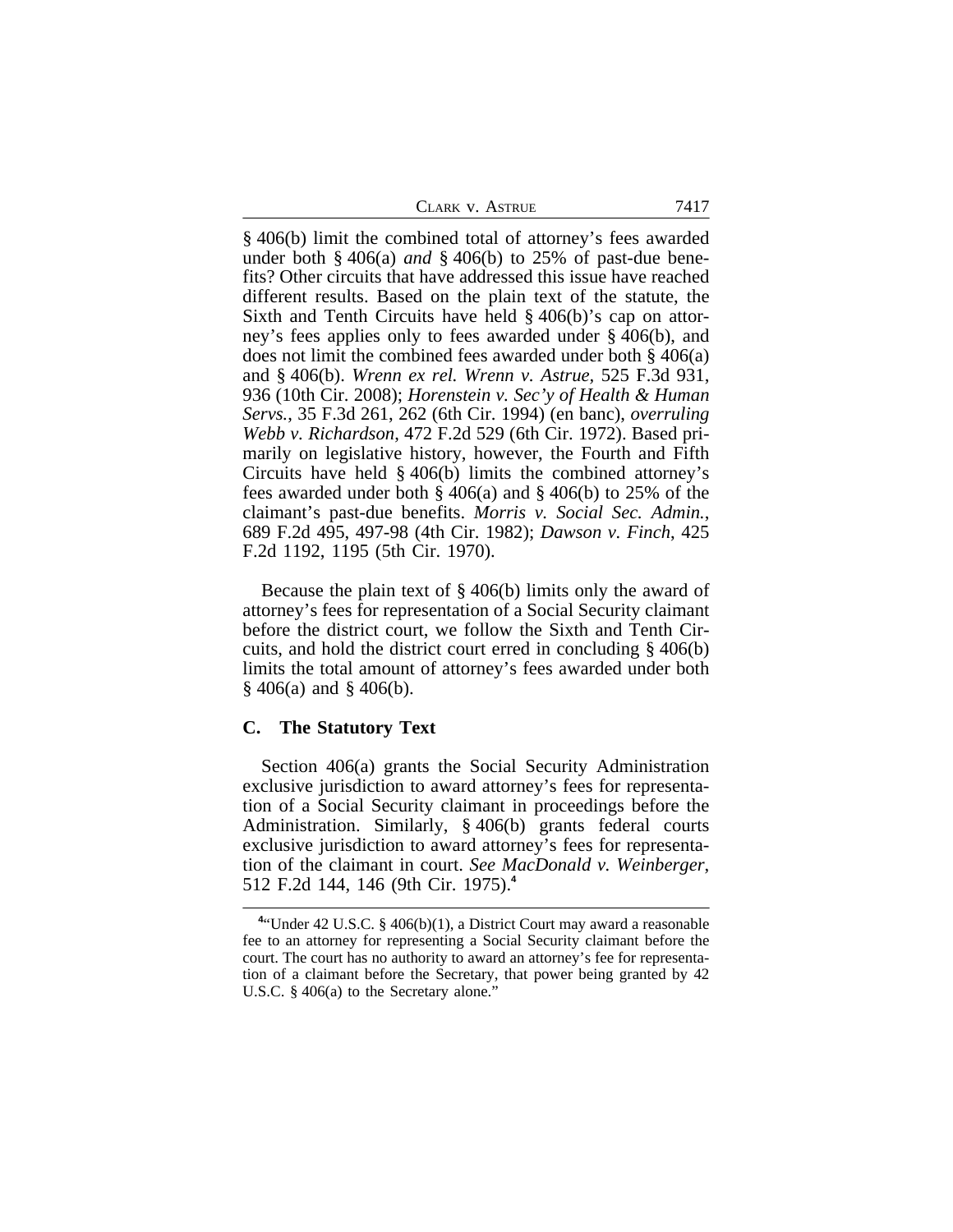This exclusive grant of jurisdiction is mandated by the text of § 406(b), which states:

Whenever *a court* renders a judgment favorable to a claimant under this subchapter who was *represented before the court* by an attorney, the court may determine and allow as part of its judgment a reasonable fee *for such representation*, not in excess of 25 percent of the total of the past-due benefits to which the claimant is entitled. . . .

42 U.S.C. § 406(b)(1) (emphases added). The statute authorizes the court to award a reasonable fee "for such representation." The phrase "such representation" refers to representation "before the court." Thus, § 406(b) empowers courts to award attorney's fees based only on representation before the court.

**[1]** Just as § 406(b) grants the district court authority to award attorney's fees only for representation before the court, not before the Administration, *Weinberger*, 512 F.2d at 146, § 406(b) imposes a statutory limit on the award of attorney's fees only for representation before the court, not before the Administration. Nowhere does § 406(b) purport to impose a limit on the combined attorney's fees awarded under both § 406(a) and § 406(b). To the contrary, the statute limits only the award of attorney's fees for "such representation"—i.e., representation *before the court*—to 25% of past-due benefits. Attorney's fees awards for representation before the Administration are governed by the separate provisions of § 406(a).

**[2]** Moreover, as discussed *supra* in Section III.A.1,  $\S$  406(a)(1) authorizes the Administration to award attorney's fees (under the "fee petition process") in any amount including amounts greater than 25% of past-due benefits—so long as the fees are "reasonable." If a fee award under § 406(a) can be greater than 25% of past-due benefits, it follows that the combined amount of fees awarded under both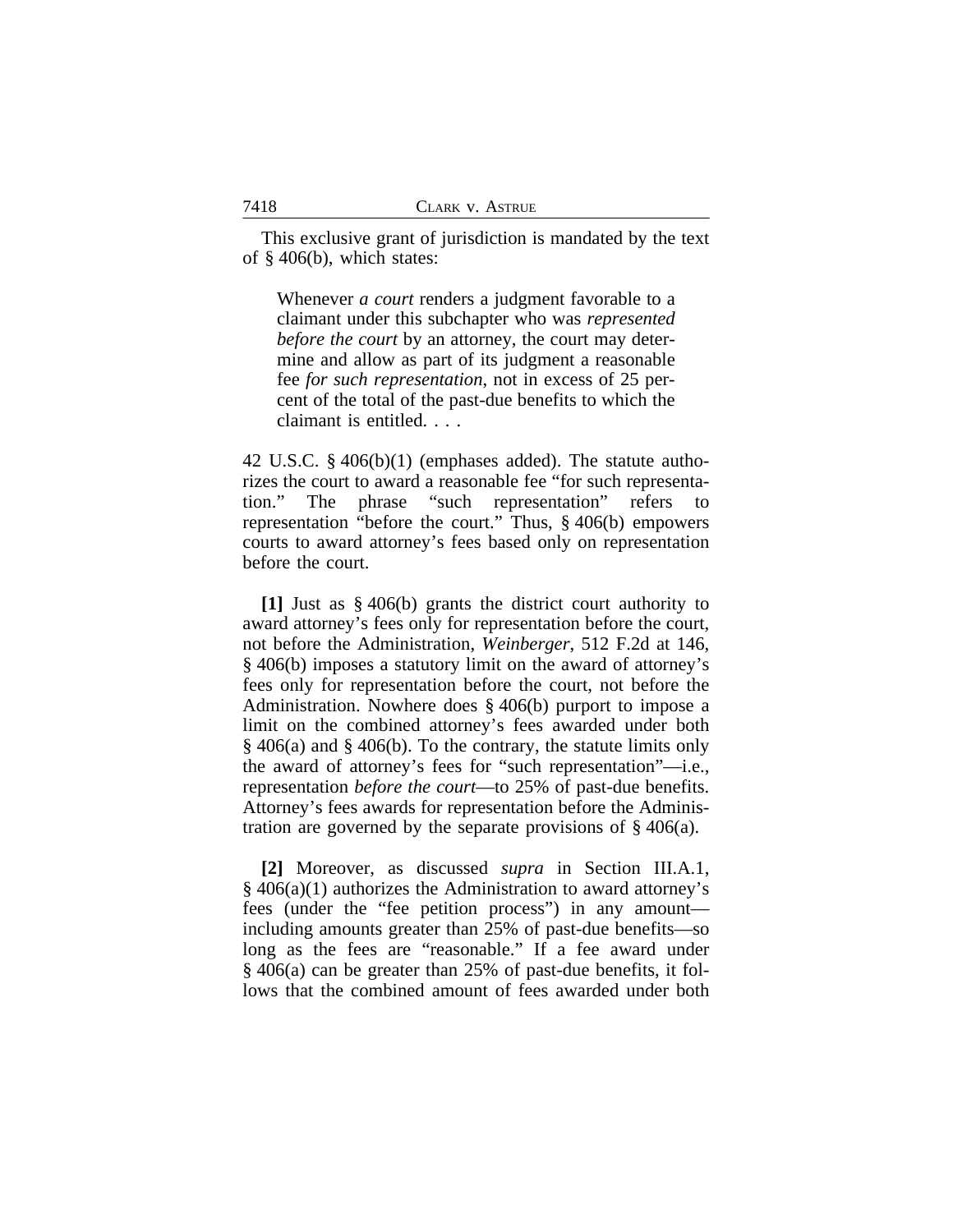| CLARK V. ASTRUE | 7419 |
|-----------------|------|
|-----------------|------|

§ 406(a) and § 406(b) must be capable of exceeding 25% of past-due benefits. Thus, the district court's conclusion (and the Administration's contention on appeal)—that the combined amount of attorney's fees awarded under § 406(a) and § 406(b) cannot exceed 25% of past-due benefits—is fundamentally in conflict with the express provisions not only of § 406(b), but also of § 406(a).

**[3]** Our interpretation of § 406(b) also accords with the Commissioner of Social Security's Hearings, Appeals, and Litigation Manual ("HALLEX"), which states, in relevant part:

Section 206(b)(1) [42 U.S.C. § 406(b)(1)] . . . of the Act authorizes a Federal court, which renders a title II and/or, after February 27, 2005, a title XVI judgment favorable to the claimant who was represented before the court by an attorney, to authorize a reasonable fee for such representation. *The attorney's fee may not exceed 25 percent of title II and/or title XVI past-due benefits. This fee is in addition to the fee, if any, the Social Security Administration (SSA) authorizes for proceedings at the administrative level*. . . .

HALLEX I-1-2-71 (emphasis added).

We have previously held that HALLEX is strictly an internal Agency manual, with no binding legal effect on the Administration or this court. *Moore v. Apfel*, 216 F.3d 864, 868-69 (9th Cir. 2000). Nevertheless, as an Agency manual, HALLEX is "entitled to respect" under *Skidmore v. Swift & Co.*, 323 U.S. 134 (1944), to the extent that it has the "power to persuade." *See Christensen v. Harris County*, 529 U.S. 576, 587 (2000). For the reasons discussed *supra*, we are persuaded by the interpretation of § 406(b) put forth in HALLEX —i.e*.*, that an award of attorney's fees under § 406(b) is sepa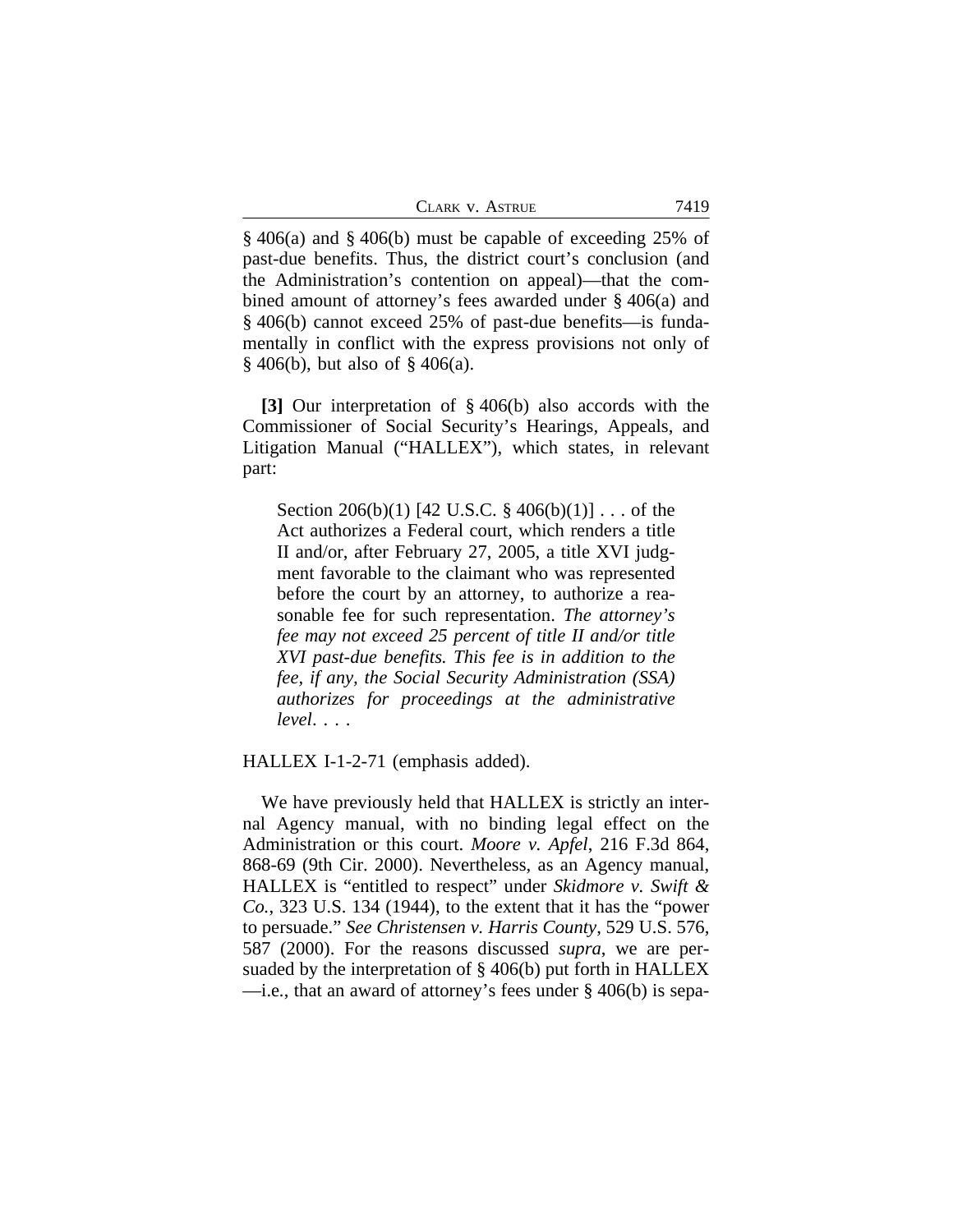rate from, and in addition to, any fees awarded by the Administration under § 406(a).

### **D. Legislative History**

**[4]** Because the statutory text of § 406(b) is clear, we need not delve into legislative history to make our decision. *See Rubin v. United States*, 449 U.S. 424, 430 (1981) ("When we find the terms of a statute unambiguous, judicial inquiry is complete, except in rare and exceptional circumstances.") (citation and internal quotation marks omitted). Further, we find unconvincing the legislative history upon which the Fourth and Fifth Circuits relied in holding § 406(b) limits the combined total of attorney's fees awarded under both § 406(a) and § 406(b) to 25% of past-due benefits.

In *Dawson v. Finch*, the Fifth Circuit noted that the 1965 amendment adding § 406(b) to the Social Security Act was enacted, in part, to prohibit attorneys from charging Social Security claimants inordinately large fees:

"Another problem that has arisen is that attorneys have on occasion charged what appeared to be inordinately large fees for representing claimants in Federal district court actions arising under the social security program. Usually, these inordinately large fees result from a contingent fee arrangement under which the attorney is entitled to a percentage (frequently one-third to one-half of the accrued benefits)."

*Dawson*, 425 F.2d at 1194 (quoting *Hearing on H.R. 6675 Before the S. Comm. on Fin.*, 89th Cong., 1st Sess. 513 (1965) (supplemental report submitted by the Dep't of Health, Educ., and Welfare)). Based largely on this expression of congressional intent, the Fifth Circuit concluded in *Dawson*: "We are fully convinced that 42 U.S.C.A. 406 precludes the aggregate allowance of attorney's fees [under  $\S 406(a)$  and  $\S 406(b)$ ]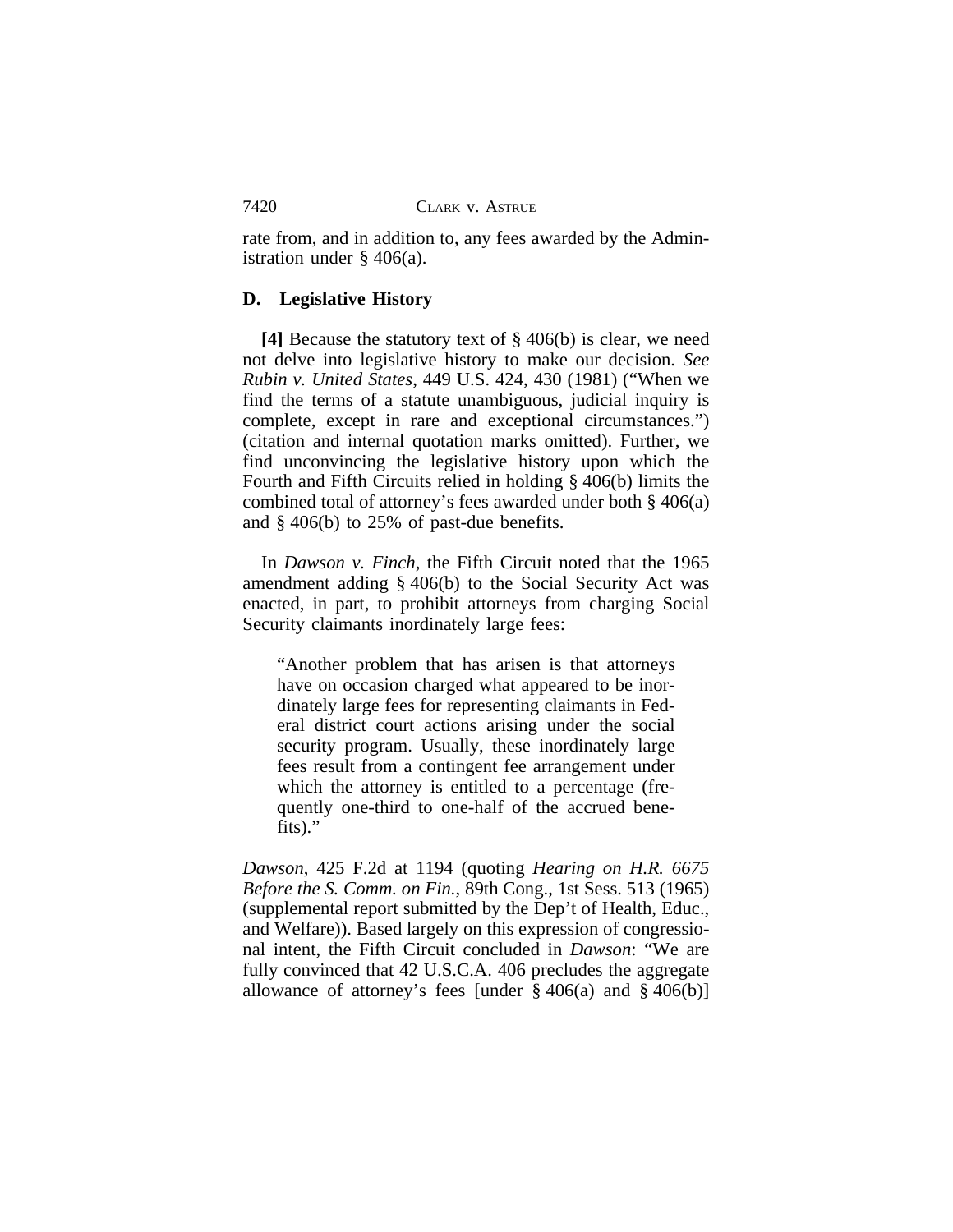7421

greater than twenty-five percent of the past due benefits received by the claimant." *Id*. at 1195.

The Fifth Circuit's conclusion, however, is not supported by the legislative history upon which the court relied. In the testimony quoted above, the Department of Health, Education, and Welfare expressed its disapproval of inordinately large fees for representation "of claimants *in Federal district court actions*[.]" *Id*. at 1194 (emphasis added). Accordingly, Congress passed § 406(b), which imposed a limit on attorney's fees for representation "before the court." 42 U.S.C. § 406(b). Nowhere did Congress (or even a congressional committee) express a desire to limit the aggregate fees awarded both for representation of a claimant in court *and* for representation of the claimant before the Administration.

In *Morris v. Social Security Administration*, 689 F.2d 495 (4th Cir. 1982), the Fourth Circuit also relied on the legislative history quoted above in holding that 42 U.S.C. § 406 prohibits a combined award of fees, for representation before both the Administration and before the court, in excess of 25% of the claimant's past-due benefits. In an attempt to bolster its legislative history-based analysis, the Fourth Circuit in *Morris* also analyzed Congress's 1968 amendment to 42 U.S.C. § 406(a).**<sup>5</sup>** The court interpreted the amendment as pro-

Whenever the Secretary, in any claim before him for benefits under this title, makes a determination favorable to the claimant, he shall, if the claimant was represented by an attorney in connection with such claim, fix (in accordance with the regulations prescribed pursuant to the preceding sentence) a reasonable fee to compensate such attorney for the services performed by him in connection with such claim. If as a result of such determination, such claimant is entitled to past-due benefits under this title, *the Secretary shall, notwithstanding section 205(i), certify for payment (out of such past-due benefits) to such attorney an amount equal to whichever of the following is the smaller: (A) 25*

**<sup>5</sup>**The 1968 amendment added the following paragraph to 42 U.S.C.  $§$  406(a):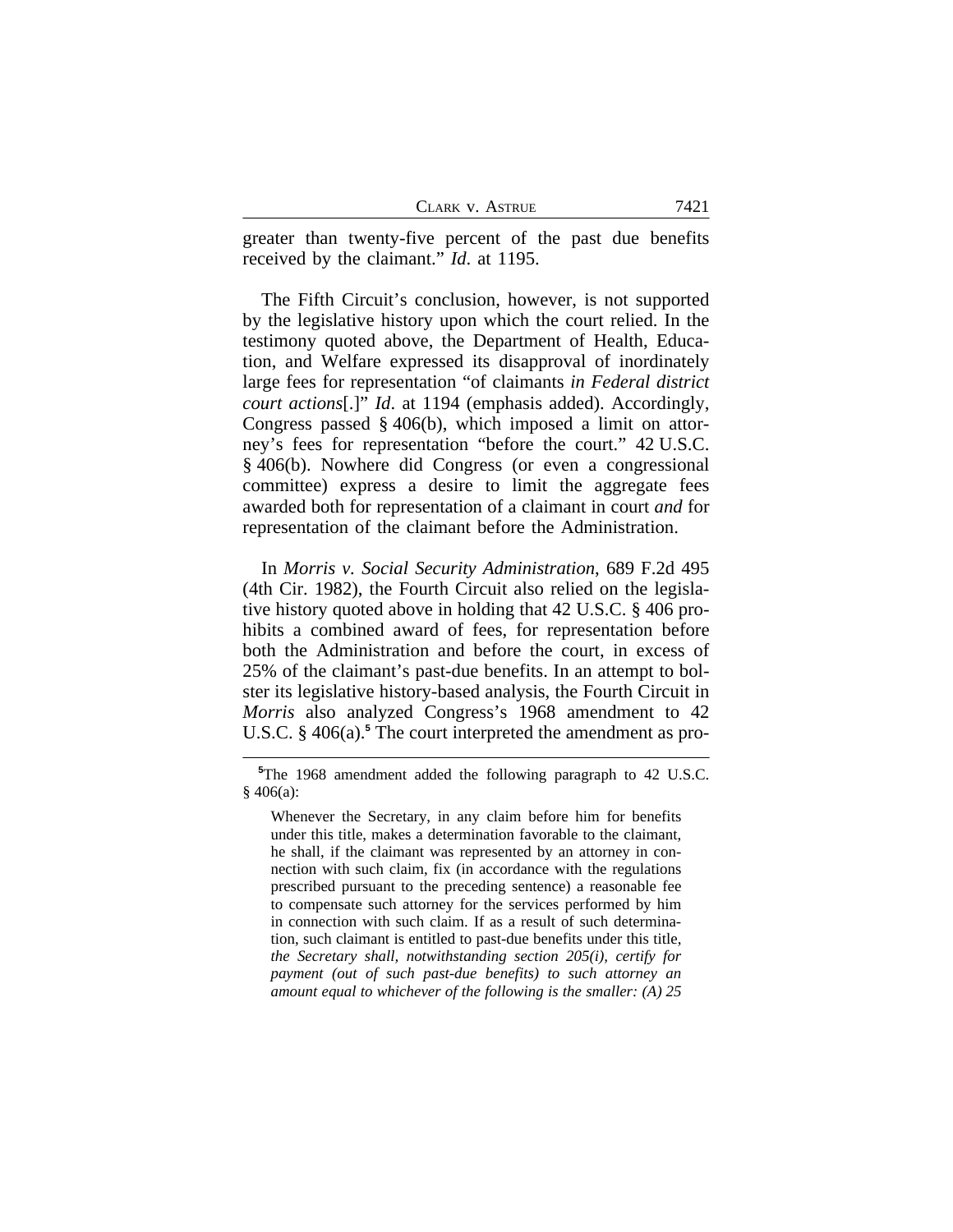| 7422 | CLARK V. ASTRUE |
|------|-----------------|
|      |                 |

hibiting the Secretary of the Social Security Administration from authorizing an award of attorney's fees under  $\S$  406(a) (for representation of a claimant before the Administration) in excess of 25% of past-due benefits: "[A]fter the 1968 amendment, neither the Secretary nor the district court was authorized to approve an attorney's fee in excess of twenty-five percent of the successful claimant's past-due benefits." *Morris*, 689 F.2d at 497. Based on this interpretation of the amendment, the court further reasoned the "obvious intent of Congress" was to limit the total fees that could be awarded under § 406(a) and § 406(b) to 25% of past-due benefits. *Id.* at 498.

The 1968 amendment, however, did not prohibit the Administration from authorizing attorney's fees under § 406(a) in excess of twenty-five percent of past-due benefits. Instead, the amendment added a new provision that allowed some or all of an attorney's fees to be paid directly to the attorney from the claimant's past-due benefits. This provision, which governs only the logistics of an attorney receiving payment for his services, was added "to encourage effective legal representation of claimants by insuring lawyers that they will receive reasonable fees directly through certification by the Secretary." *Dawson*, 425 F.2d at 1195. The amended provision does not limit the total amount of attorney's fees the Administration may authorize under  $\S$  406(a):

Under 406(a), the Secretary first makes a determination of a "reasonable" fee to compensate the attorney. In addition to this, the Secretary is required to

*per centum of the total amount of such past-due benefits, (B) the amount of the attorney's fee so fixed, or (C) the amount agreed upon between the claimant and such attorney as the fee for such attorney's services.*

Soc. Sec. Amendments of 1967, Pub. L. 90-248, tit. I, § 173, 81 Stat. 821, 877 (1968) (emphasis added).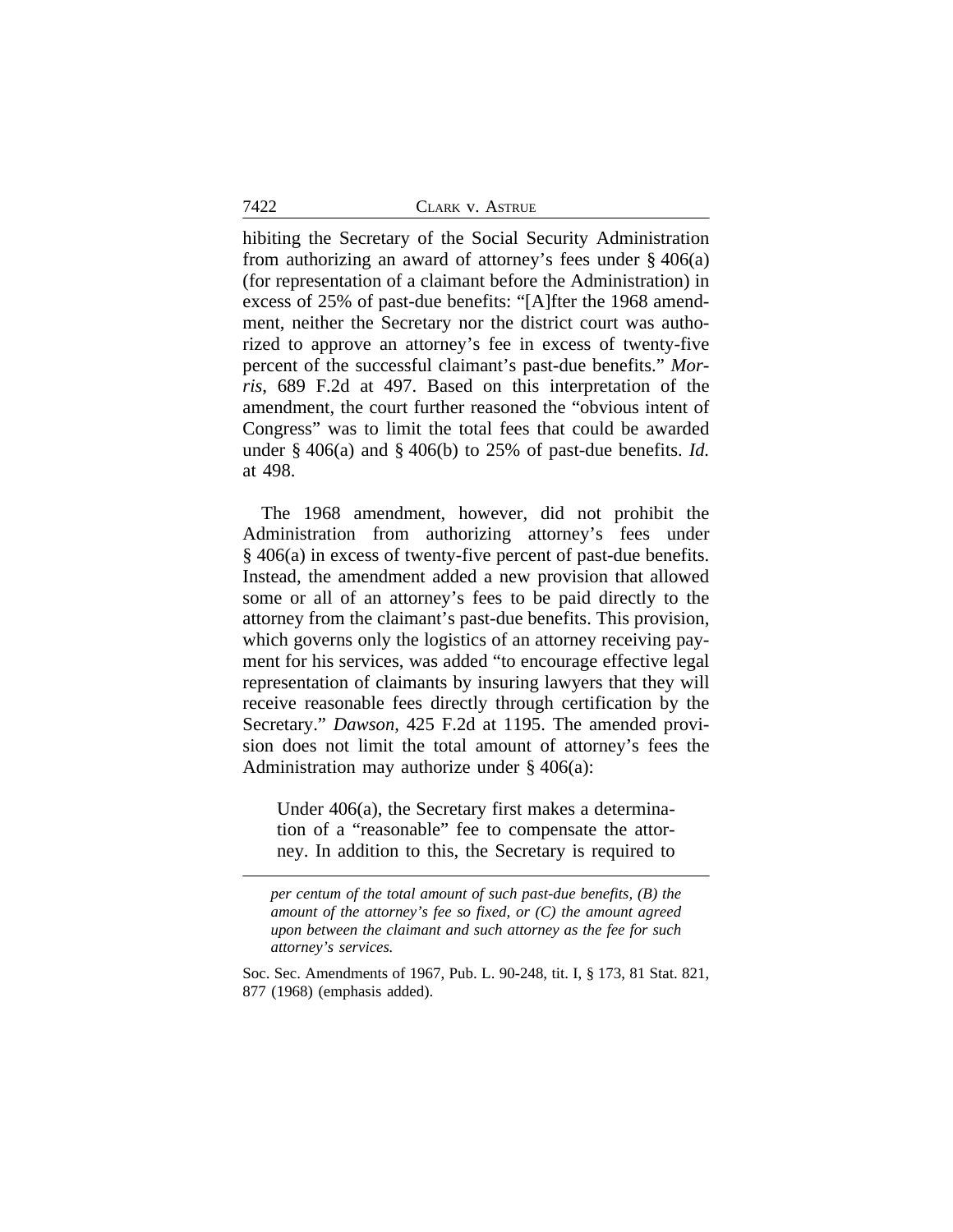| CLARK V. ASTRUE |  |  |
|-----------------|--|--|
|-----------------|--|--|

withhold up to 25% of the total amount of past-due benefits and pay that amount directly to the attorney. The two calculations are independent of one another. The attorney is free to then attempt to collect the difference between the 25% paid directly to him and the "reasonable" amount authorized by the Secretary.**<sup>6</sup>**

### *Guadamuz v. Bowen*, 859 F.2d 762, 769 n.11 (9th Cir. 1988).

The correct interpretation of the 1968 amendment—i.e., the amendment left untouched the Administration's authority to award attorney's fees under  $\S 406(a)(1)$  in excess of 25% of past-due benefits—does not support the Fourth Circuit's holding in *Morris*; it instead supports the holding we make today. While amending  $\S$  406(a), Congress chose not to impose a categorical ceiling on the Administration's authority to award attorney's fees for representation before the Administration. As discussed *supra* in Section III.C, if a fee award under § 406(a) can be greater than 25% of past-due benefits, it follows that the combined amount of fees awarded under both § 406(a) and § 406(b) must be capable of exceeding 25% of past-due benefits.

#### **IV. Conclusion**

**[5]** We hold that the plain text of 42 U.S.C. § 406(b) limits only the amount of attorney's fees awarded under § 406(b),

42 U.S.C. § 406(a)(4).

<sup>&</sup>lt;sup>6</sup>The payment certification process for attorneys representing claimants before the Administration (which has been modified slightly since it was added to the Social Security Act in the 1968 amendment) is currently governed by 42 U.S.C. § 406(a)(4). Under § 406(a)(4), if a claimant represented by an attorney is entitled to past-due benefits, the Administration shall:

certify for payment out of such past-due benefits . . . to such attorney an amount equal to so much of the maximum fee as does not exceed 25 percent of such past-due benefits. . . .